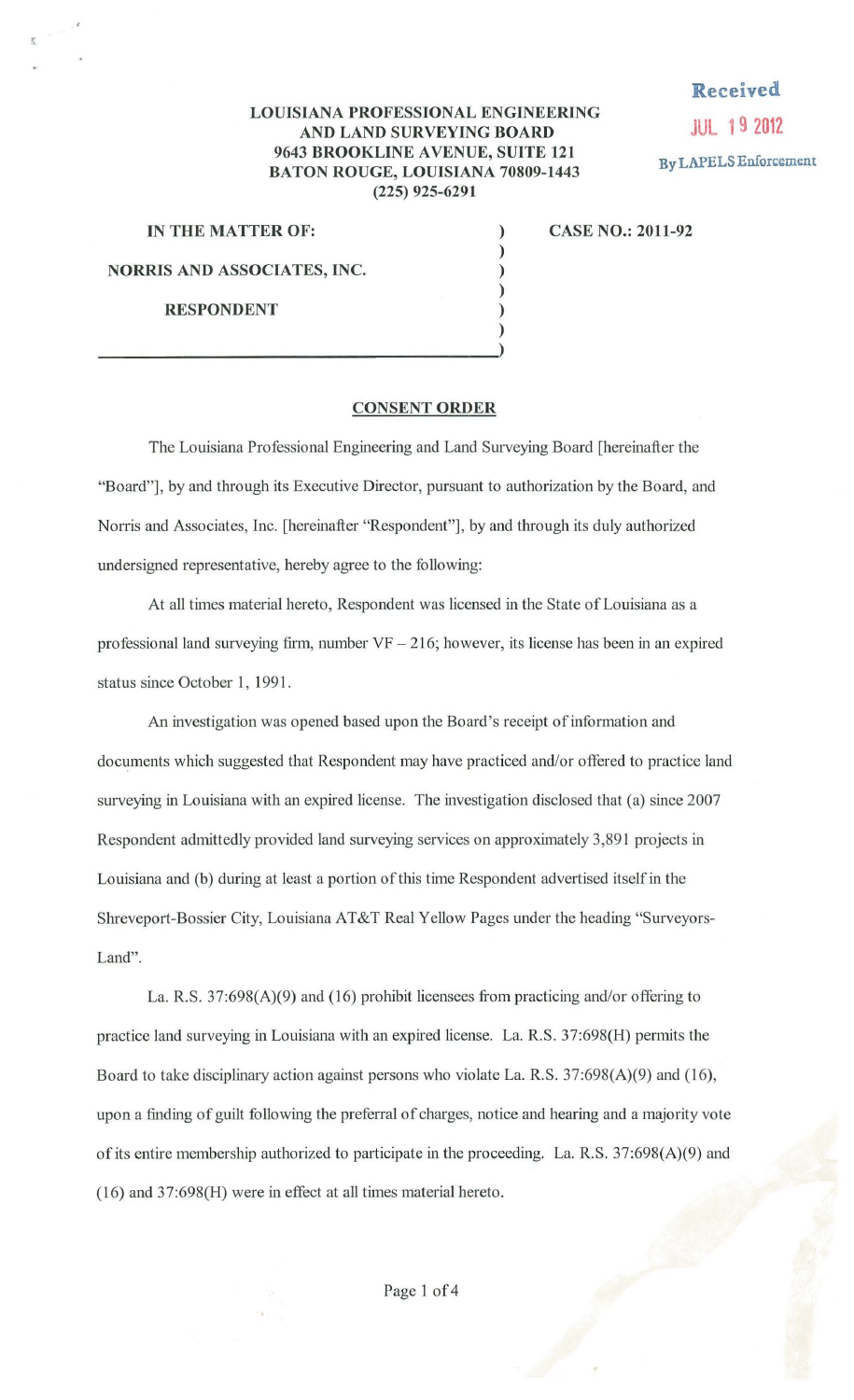It is undisputed that Respondent's license to practice and/or offer to practice land surveying in Louisiana has been in an expired status since October 1, 1991 and that during this time period Respondent practiced and/or offered to practice land surveying in Louisiana.

By letter dated July 3, 2012, the Board gave notice to Respondent that it was considering the preferral of charges against Respondent on the grounds that it may have violated La. R.S. 37:698(A)(9)and (16), relative to practicing and/or offering to practice land surveying in Louisiana with an expired license.

Wishing to dispense with the need for further disciplinary action and to conclude the instant proceeding without further delay and expense, for the purpose of this proceeding only, Respondent and the Board do hereby enter into this Consent Order, in which Respondent of its own free will consents to the issuance of a Consent Order by the Board, wherein Respondent agrees to (a) pay a fine of five thousand (\$5,000.00) dollars, (b) pay administrative costs of two hundred thirty-six and 85/100 (\$236.85) dollars, (c) pay past unpaid renewal fees of one thousand four hundred twenty-five (\$1,425.00) dollars, (d) immediately cease and desist the practicing of and/or offering to practice land surveying in Louisiana until such time as its expired Louisiana professional land surveying firm license is renewed by the Board and (e) the publishing of this Consent Order on the Board's website and a summary of this matter in the Board's official journal, the Louisiana Engineer and Surveyor Journal, and the reporting of this matter to the National Council of Examiners for Engineering and Surveying (NCEES), identifying Respondent by name.

Respondent admits to violations of the referenced laws and/or rules regarding the practicing of and/or offering to practice land surveying in Louisiana with an expired license. Respondent acknowledges awareness of said laws and/or rules and states that it will comply with all applicable laws and rules henceforth. Respondent has been advised of its right to be represented by counsel before the Board and/or to appear at any hearing personally or by counsel and present witnesses and evidence in its own behalf, and it hereby waives this right and its right to appeal; and it states affirmatively that it has been afforded all administrative remedies due it under the law.

Therefore, in consideration of the foregoing and by signing this Consent Order, Respondent does hereby waive its right to a hearing before the Board, to the presenting of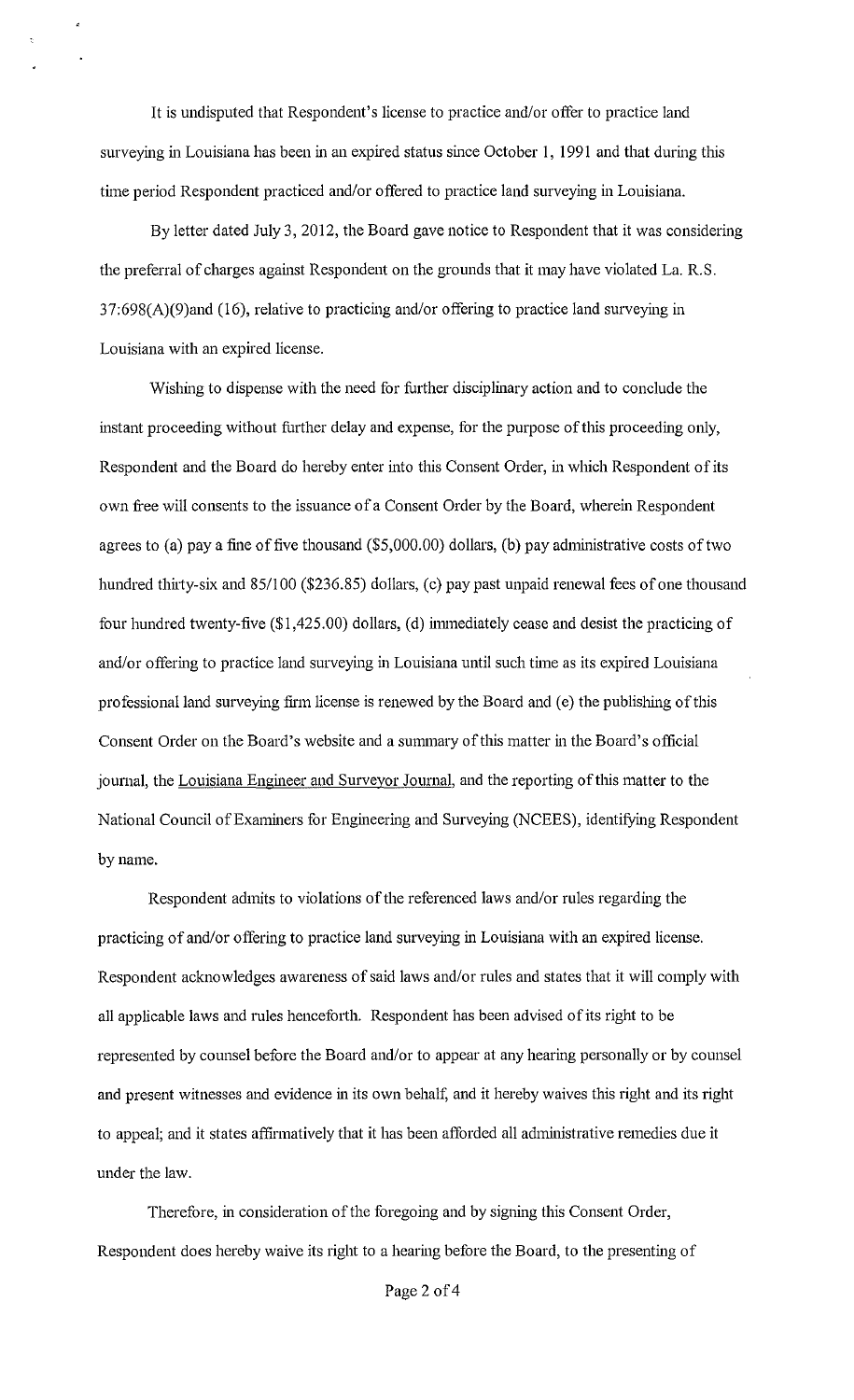evidence and witnesses in its behalf, to Findings of Fact and Conclusions of Law in this case, and to judicial review of this Consent Order.

Respondent hereby represents (a) that it fully understands the meaning and intent of this Consent Order, including but not limited to its final and binding effect, (b) that it has voluntarily entered into this Consent Order and that no other promise or agreement of any kind has been made to or with it by any person whatsoever to cause the execution of this instrument and (c) that the sanctions set forth in this Consent Order do not prevent the Board from taking further disciplinary or enforcement action against Respondent on matters not specifically addressed in this Consent Order.

WHEREFORE, the Louisiana Professional Engineering and Land Surveying Board and Respondent agree that:

1. Respondent shall pay a fine of five thousand (\$5,000.00) dollars, which shall be tendered to the Board by certified check payable to the Board, due upon the signing of this Consent Order; and

2. Respondent shall pay administrative costs of two hundred thirty-six and 85/100 (\$236.85) dollars, which shall be tendered to the Board by certified check payable to the Board, due upon the signing of this Consent Order; and

3. Respondent shall pay past unpaid renewal fees of one thousand four hundred twenty-five (\$1,425.00) dollars, which shall be tendered to the Board by certified check payable to the Board, due upon the signing of this Consent Order; and

4. Respondent shall immediately cease and desist the practicing of and/or offering to practice land surveying in Louisiana until such time as its expired Louisiana professional land surveying firm license is renewed by the Board; and

5. This Consent Order shall be published on the Board's website and a summary of this matter shall be printed in the official journal of the Board, the Louisiana Engineer and Surveyor Journal, and reported to the National Council of Examiners for Engineering and Surveying (NCEES), identifying Respondent by name; and

6. Tins Consent Order shall not become effective unless and until it is accepted and signed by and on behalf of the Board. Should the Board not accept and sign this Consent Order, it is agreed that presentation of this matter to the Board shall not prejudice the Board or any of its